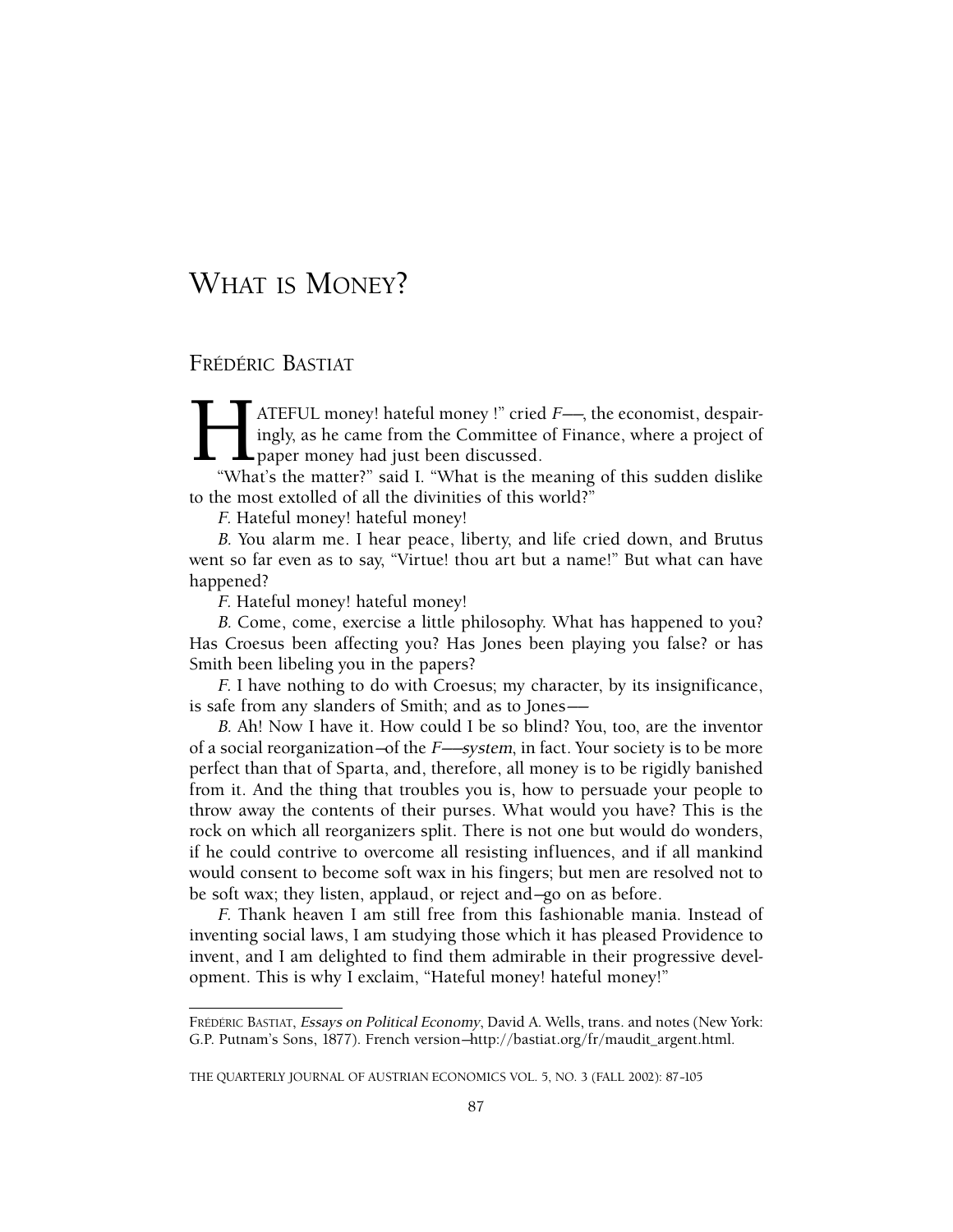B. You are a disciple of Proudhon, then? Well, there is a very simple way for you to satisfy yourself. Throw your purse into the river, only reserving a small draft on the Bank of Exchange.

F. If I cry out against money, is it likely I should tolerate its deceitful substitute?

B. Then I have only one more guess to make. You are a new Diogenes, and are going to victimize me with a discourse on the contempt of riches.

F. Heaven preserve me from that! For riches, don't you see, are not a little more or a little less money. They are bread for the hungry, clothes for the naked, fuel to warm you, oil to lengthen the day, a career open to your son, a certain portion for your daughter, a day of rest after fatigue, a cordial for the faint, a little assistance slipped into the hand of a poor man, a shelter from the storm, a diversion for a brain worn by thought, the incomparable pleasure of making those happy who are dear to us. Riches are instruction, independence, dignity, confidence, charity; they are progress and civilization. Riches are the admirable civilizing result of two admirable agents, more civilizing even than riches themselves—labor and exchange.

B. Well! now you seem to be singing the praises of riches, when, a moment ago, you were loading them with imprecations!

F. Why, don't you see that it was only the whim of an economist? I cry out against money, just because everybody confounds it, as you did just now, with riches, and that this confusion is the cause of errors and calamities without number. I cry out against it because its function in society is not understood, and very difficult to explain. I cry out against it because it jumbles all ideas, causes the means to be taken for the end, the obstacle for the cause, the alpha for the omega; because its presence in the world, though in itself beneficial, has, nevertheless, introduced a fatal notion, a perversion of principles, a contradictory theory, which, in a multitude of forms, has impoverished mankind and deluged the earth with blood. I cry out against it, because I feel that I am incapable of contending against the error to which it has given birth, otherwise than by a long and fastidious dissertation to which no one would listen. Oh! if I could only find a patient and benevolent listener!

B. Well, it shall not be said that for want of a victim you remain in the state of irritation in which you now are. I am listening; speak, lecture, do not restrain yourself in any way.

F. You promise to take an interest?

B. I promise to have patience.

F. That is not much.

B. It is all that I can give. Begin, and explain to me, at first, how a mistake on the subject of money, if mistake there be, is to be found at the root of all economical errors?

F. Well, now, is it possible that you can conscientiously assure me that you have never happened to confound wealth with money?

B. I don't know; but, after all, what would be the consequence of such a confusion?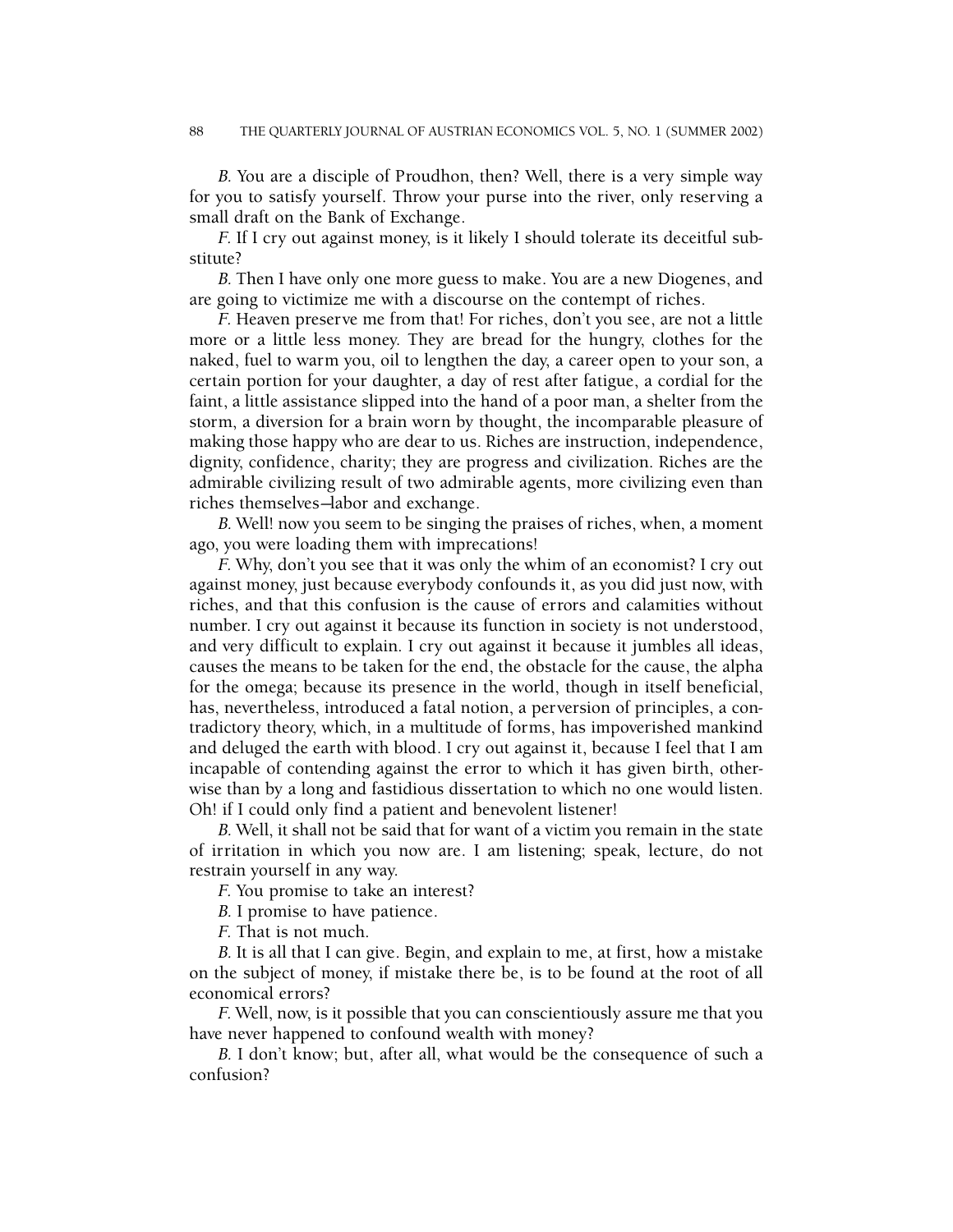F. Nothing very important. An error in your brain, which would have no influence over your actions; for you see that, with respect to labor and exchange, although there are as many opinions as there are heads, we all act in the same way.

B. Just as we walk upon the same principle, although we are not agreed upon the theory of equilibrium and gravitation.

F. Precisely. A person who argued himself into the opinion that during the night our heads and feet changed places, might write very fine books upon the subject, but still he would walk about like everybody else.

B. So I think. Nevertheless, he would soon suffer the penalty of being too much of a logician.

F. In the same way, a man would die of hunger, who having decided that money is real wealth, should carry out the idea to the end. That is the reason that this theory is false, for there is no true theory but such as results from facts themselves, as manifested at all times, and in all places.

B. I can understand, that practically, and under the influence of personal interest, the injurious effects of the erroneous action would tend to correct an error. But if that of which you speak has so little influence, why does it disturb you so much?

F. Because, when a man, instead of acting for himself, decides for others, personal interest, that ever watchful and sensible sentinel, is no longer present to cry out, "Stop! the responsibility is misplaced." It is Peter who is deceived, and John suffers; the false system of the legislator necessarily becomes the rule of action of whole populations. And observe the difference. When you have money, and are very hungry, whatever your theory about money may be, what do you do?

B. I go to a baker's and buy some bread.

F. You do not hesitate about using your money?

B. The only use of money is to buy what one wants.

F. And if the baker should happen to be thirsty, what does he do?

B. He goes to the wine merchant's, and buys wine with the money I have given him.

F. What! is he not afraid he shall ruin himself?

B. The real ruin would be to go without eating or drinking.

F. And everybody in the world, if he is free, acts in the same manner?

B. Without a doubt. Would you have them die of hunger for the sake of laying by pence?

F. So far from it, that I consider they act wisely, and I only wish that the theory was nothing but the faithful image of this universal practice. But, suppose now, that you were the legislator, the absolute king of a vast empire, where there were no gold mines.

B. No unpleasant fiction.

F. Suppose, again, that you were perfectly convinced of this,—that wealth consists solely and exclusively of money, to what conclusion would you come?

B. I should conclude that there was no other means for me to enrich my people, or for them to enrich themselves, but to draw away the money from other nations.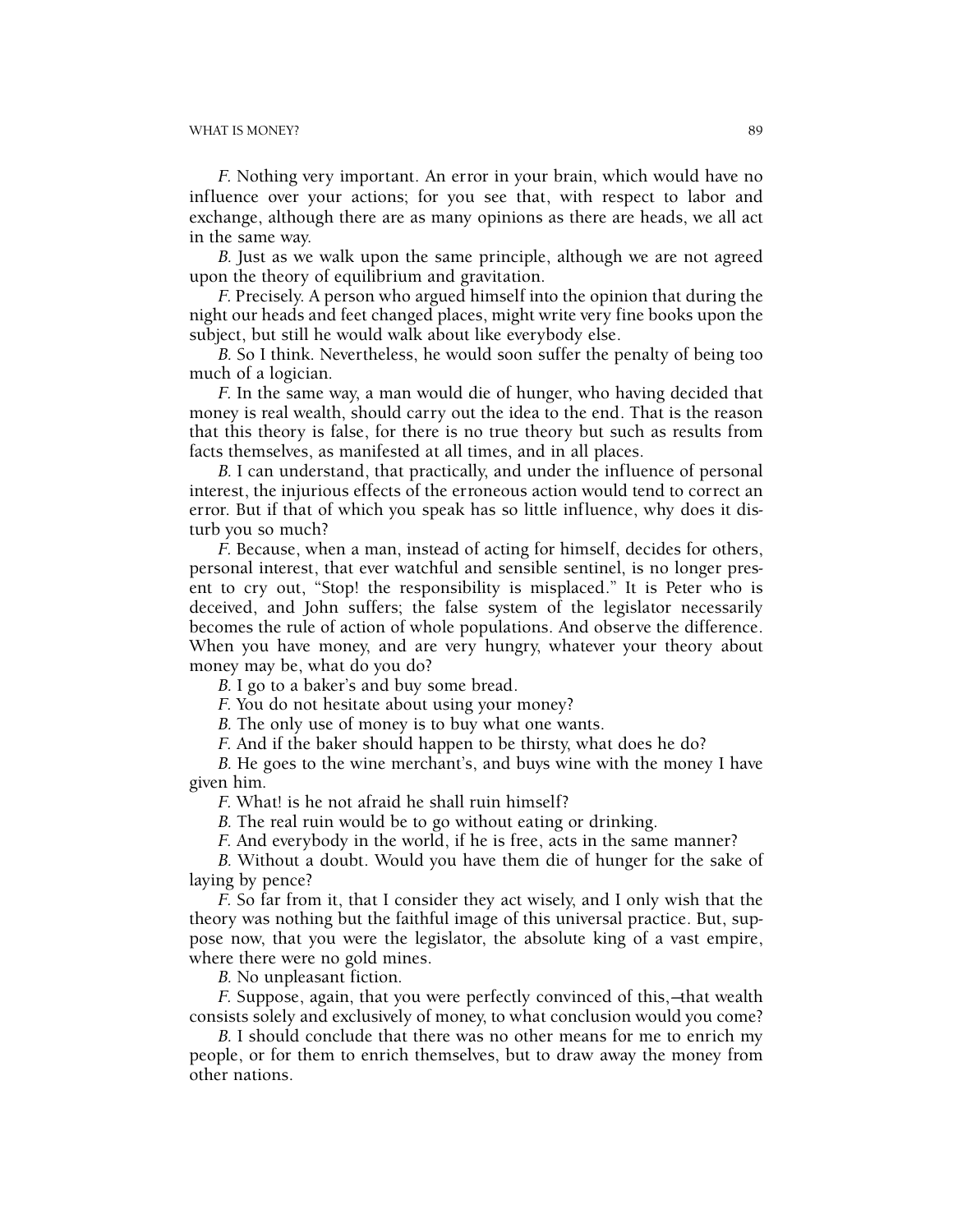F. That is to say, to impoverish them. The first conclusion, then, to which you would arrive would be this,—a nation can only gain when another loses.

B. This axiom has the authority of Bacon and Montaigne.\*

F. It is not the less sorrowful for that, for it implies—that progress is impossible. Two nations, no more than two men, cannot prosper side by side.

B. It would seem that such is the result of this principle.

F. And as all men are ambitious to enrich themselves, it follows that all are desirous, according to a law of Providence, of ruining their fellow-creatures.

B. This is not Christianity, but it is political economy.

F. Such a doctrine is detestable. But, to continue, I have made you an absolute king. You must not be satisfied with reasoning, you must act. There is no limit to your power. How would you treat this doctrine—wealth is money?

B. It would be my endeavor to increase, incessantly, among my people the quantity of money.

F. But there are no mines in your kingdom. How would you set about it? What would you do?

B. I should do nothing: I should merely forbid, on pain of death, that a single dollar should leave the country.

F. And if your people should happen to be hungry as well as rich?

B. Never mind. In the system we are discussing, to allow them to export dollars, would be to allow them to impoverish themselves.

F. So that, by your own confession, you would force them to act upon a principle equally opposite to that upon which you would yourself act under similar circumstances. Why so?

B. Just because my own hunger touches me, and the hunger of a nation does not touch legislators.

F. Well, I can tell you that your plan would fail, and that no superintendence would be sufficiently vigilant, when the people were hungry, to prevent the dollars from going out and the grain from coming in.

B. If so, this plan, whether erroneous or not, would effect nothing; it would do neither good nor harm, and therefore requires no further consideration.

F. You forget that you are a legislator. A legislator must not be disheartened at trifles, when he is making experiments on others. The first measure not having succeeded, you ought to take some other means of attaining your end.

B. What end?

F. You must have a bad memory. Why, that of increasing, in the midst of your people, the quantity of money, which is presumed to be true wealth.

B. Ah! to be sure; I beg your pardon. But then you see, as they say of music, a little is enough; and this may be said, I think, with still more reason, of political economy. I must consider. But really I don't know how to contrive——

<sup>\*</sup>During the sixteenth and seventeenth centuries this theory was almost universally accepted in Europe.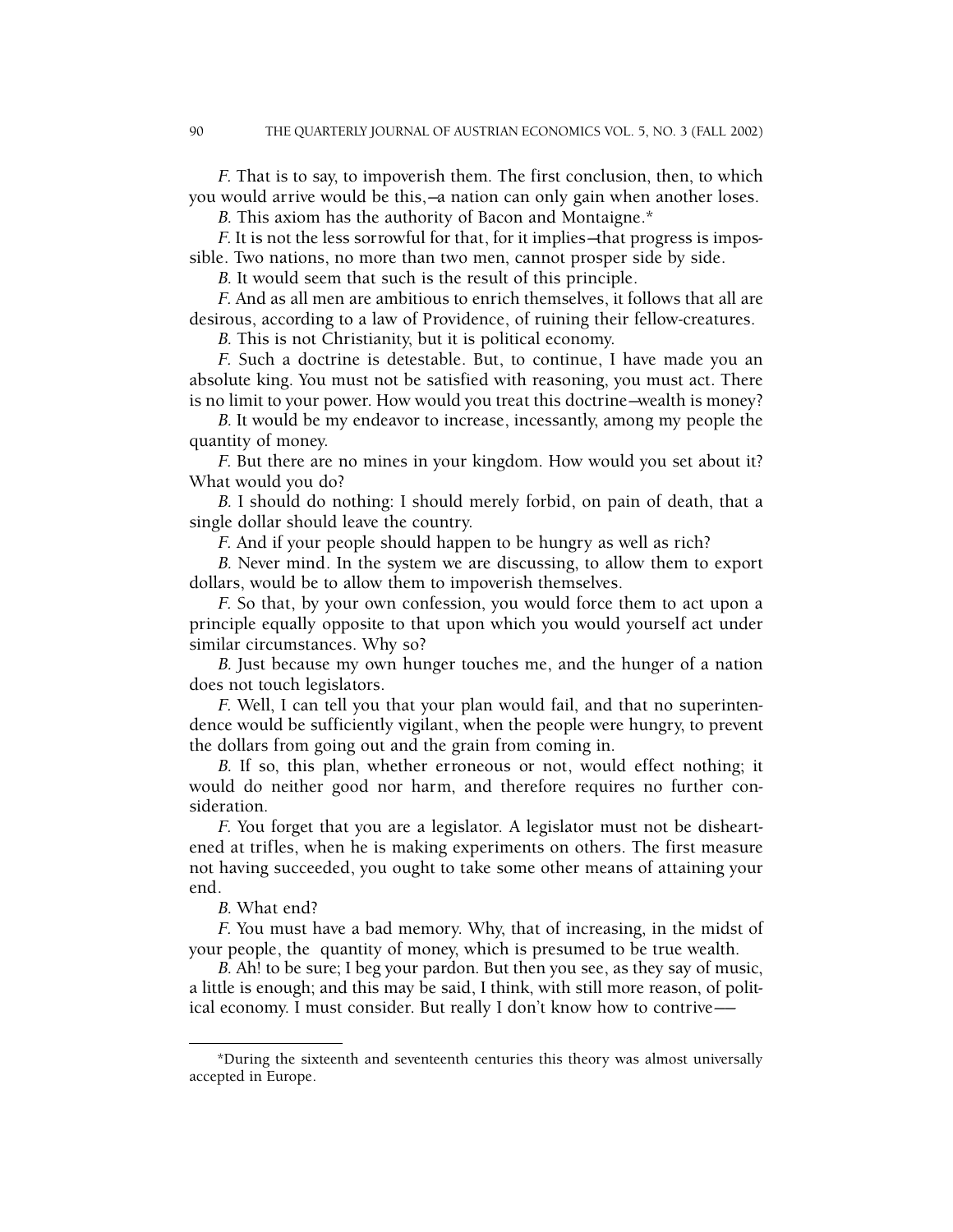F. Ponder it well. First, I would have you observe that your first plan solved the problem only negatively. To prevent the dollars from going out of the country is the way to prevent the wealth from diminishing, but it is not the way to increase

B. Ah! now I am beginning to see . . . the grain which is allowed to come in . . . a bright idea strikes me . . . the contrivance is ingenious, the means infallible; I am coming to it now.

F. Now, I, in turn, must ask you—to what?

B. Why, to a means of increasing the quantity of money.

F. How would you set about it, if you please?

B. Is it not evident that if the heap of money is to be constantly increasing, the first condition is that none must be taken from it?

F. Certainly.

B. And the second, that additions must constantly be made to it?

F. To be sure.

B. Then the problem will be solved, either negatively or positively; if on the one hand I prevent the foreigner from taking from it, and on the other I oblige him to add to it.

F. Better and better.

B. And for this there must be two simple laws made, in which money will not even be mentioned. By the one, my subjects will be forbidden to buy anything abroad; and by the other, they will be required to sell a great deal.

F. A well-advised plan.

B. Is it new? I must take out a patent for the invention.

F. You need do no such thing; you have been forestalled. But you must take care of one thing.

B. What is that?

F. I have made you an absolute king. I understand that you are going to prevent your subjects from buying foreign productions. It will be enough if you prevent them from entering the country. Thirty or forty thousand customhouse officers will do the business.

B. It would be rather expensive. But what does that signify? The money they receive will not go out of the country.

F. True; and in this system it is the grand point. But to insure a sale abroad, how would you proceed?

B. I should encourage it by prizes, obtained by means of some good taxes laid upon my people.

F. In this case, the exporters, constrained by competition among themselves, would lower their prices in proportion, and it would be like making a present to the foreigner of the prizes or of the taxes.

B. Still, the money would not go out of the country.

F. Of course. That is understood. But if your system is beneficial, the governments of other countries will adopt it. They will make similar plans to yours; they will have their custom-house officers, and reject your productions; so that with them, as with you, the heap of money may not be diminished.

B. I shall have an army and force their barriers.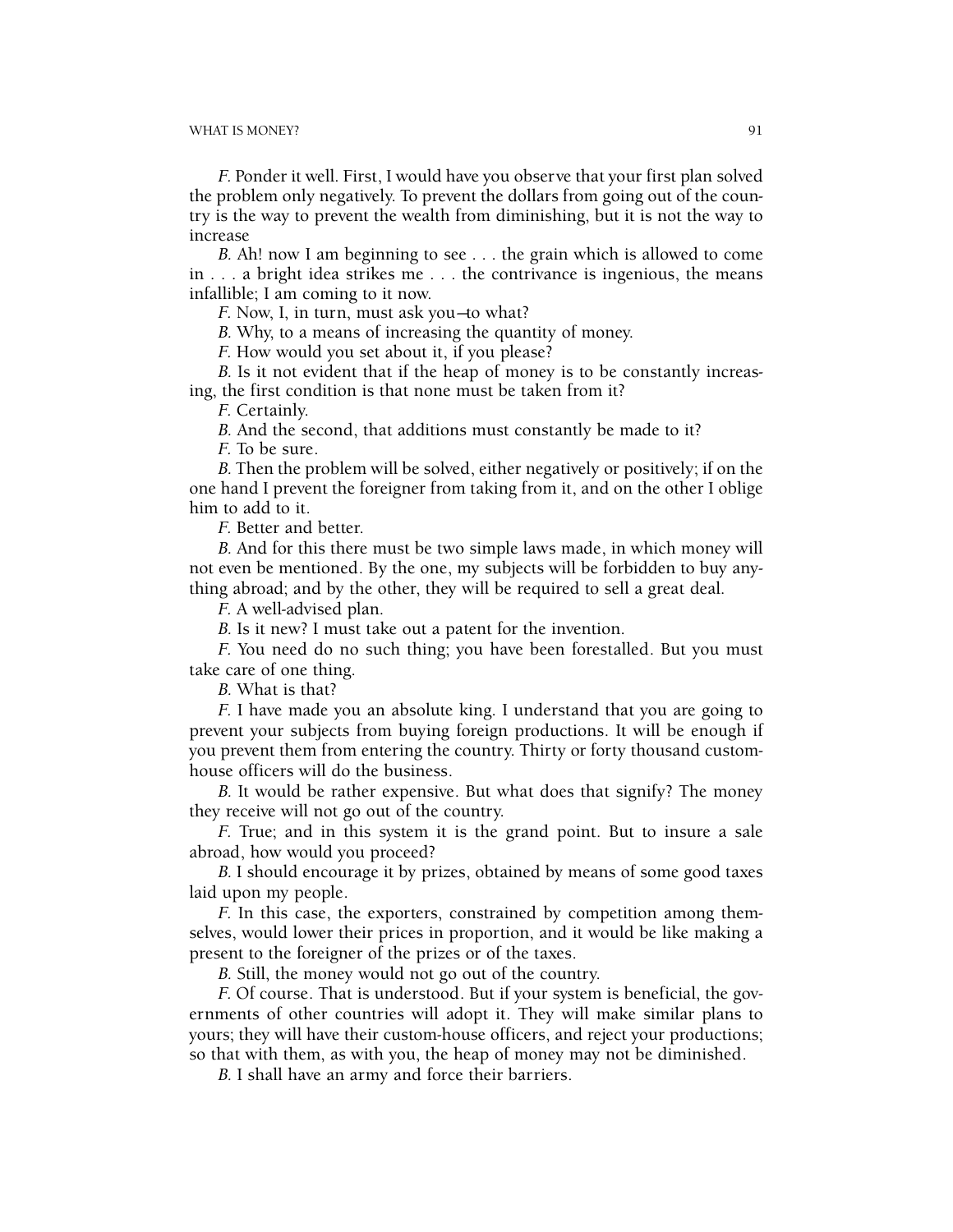F. They will have an army and force yours.

B. I shall arm vessels, make conquests, acquire colonies, and create consumers for my people, who will be obliged to eat our corn and drink our wine.

F. The other governments will do the same. They will dispute your conquests, your colonies, and your consumers; then on all sides there will be war, and all will be uproar.

B. I shall raise my taxes, and increase my custom-house officers, my army, and my navy.

F. The others will do the same.

B. I shall redouble my exertions.

F. The others will redouble theirs. In the meantime, we have no proof that you would succeed in selling to a great extent.

B. It is but too true. It would be well if the commercial efforts would neutralize each other.

F. And the military efforts also. And, tell me, are not these custom-house officers, soldiers, and vessels, these oppressive taxes, this perpetual struggle towards an impossible result, this permanent state of open or secret war with the whole world, are they not the logical and inevitable consequence of the legislators having adopted an idea, which you admit is acted upon by no man who is his own master, that "wealth is money; and to increase the amount of money is to increase wealth?"

B. I grant it. Either the axiom is true, and then the legislator ought to act as I have described, although universal war should be the consequence; or it is false; and in this case men, in destroying each other, only ruin themselves.

F. And, remember, that before you became a king, this same axiom had led you by a logical process to the following maxims:—That which one gains, another loses. The profit of one is the loss of the other:—which maxims imply an unavoidable antagonism amongst all men.

B. It is only too certain. Whether I am a philosopher or a legislator, whether I reason or act upon the principle that money is wealth, I always arrive at one conclusion, or one result:—universal war. It is well that you pointed out the consequences before beginning a discussion upon it; otherwise, I should never have had the courage to follow you to the end of your economical dissertation, for, to tell you the truth, it is not much to my taste.

F. What do you mean? I was just thinking of it when you heard me grumbling against money! I was lamenting that my countrymen have not the courage to study what it is so important that they should know.

B. And yet the consequences are frightful.

F. The consequences! As yet I have only mentioned one. I might have told you of others still more fatal.

B. You make my hair stand on end! What other evils can have been caused to mankind by this confusion between money and wealth?

F. It would take me a long time to enumerate them. This doctrine is one of a very numerous family. The eldest, whose acquaintance we have just made, is called the prohibitive system; the next, the colonial system; the third, hatred of capital; the last and worst, paper money.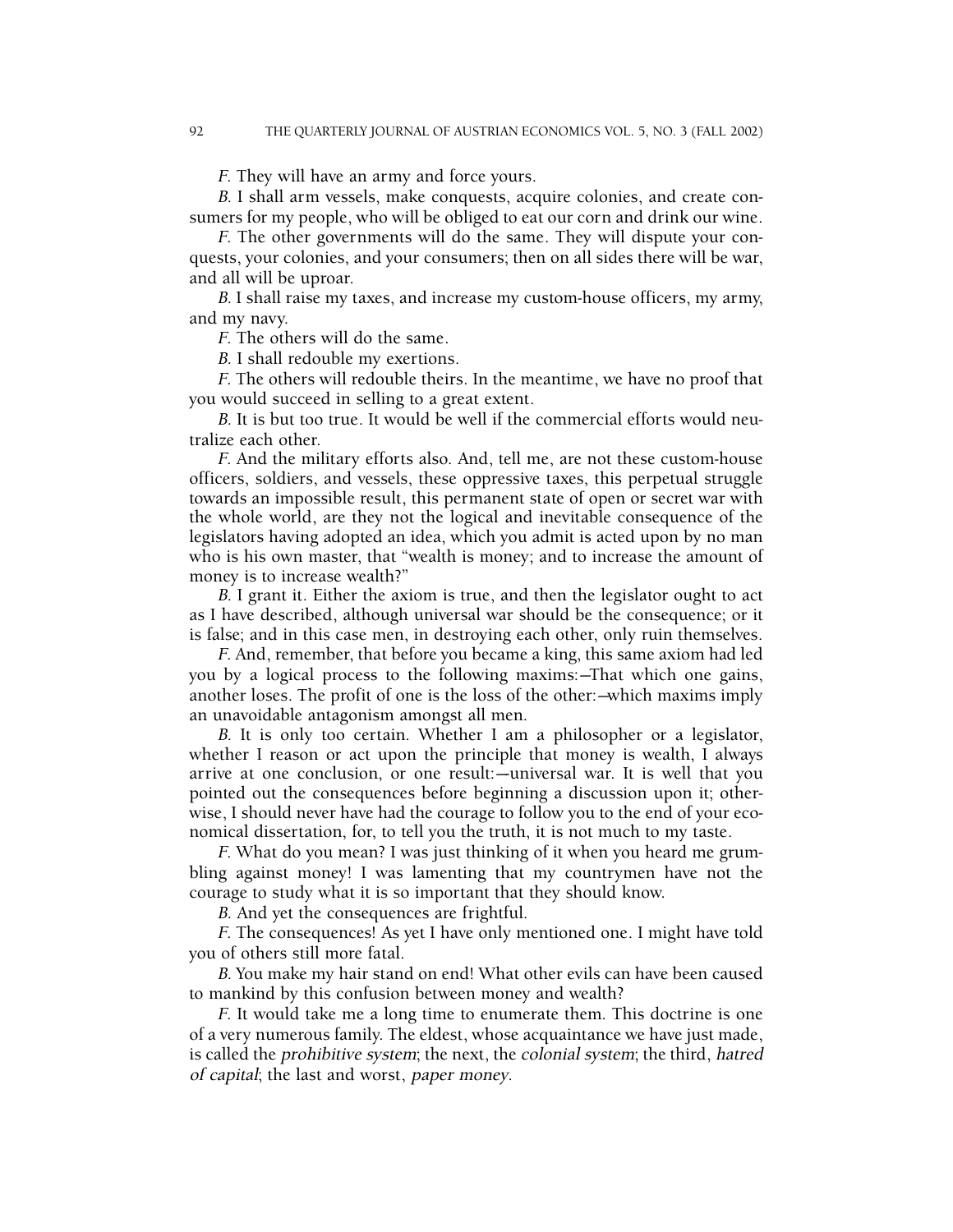B. What! does paper money proceed from the same error?

F. Yes, directly. When legislators, after having ruined men by war and taxes, persevere in their idea, they say to themselves, "If the people suffer, it is because there is not money enough. We must make some." And as it is not easy to multiply the precious metals, especially when the pretended resources of prohibition have been exhausted, they add, " We will make fictitious money, nothing is more easy, and then every citizen will have his pocket-book full of it, and they will all be rich."

B. In fact, this proceeding is more expeditious than the other, and then it does not lead to foreign war.

F. No, but it leads to civil disaster.

B. You are a grumbler. Make haste and dive to the bottom of the question. I am quite impatient, for the first time, to know if money (or its sign) is wealth.

F. You will grant that men do not satisfy any of their wants immediately with coined dollars, or dollar bills. If they are hungry, they want bread; if naked, clothing; if they are ill, they must have remedies; if they are cold, they want shelter and fuel; if they would learn, they must have books; if they would travel, they must have conveyances—and so on. The riches of a country consist in the abundance and proper distribution of all these things. Hence you may perceive and rejoice at the falseness of this gloomy maxim of Bacon's, "What one people gains, another necessarily loses:" a maxim expressed in a still more discouraging manner by Montaigne, in these words: "The profit of one is the loss of another." When Shem, Ham, and Japhet divided amongst themselves the vast solitudes of this earth, they surely might each of them build, drain, sow, reap, and obtain improved lodging, food and clothing, and better instruction, perfect and enrich themselves—in short, increase their enjoyments, without causing a necessary diminution in the corresponding enjoyments of their brothers. It is the same with two nations.

B. There is no doubt that two nations, the same as two men, unconnected with each other, may, by working more, and working better, prosper at the same time, without injuring each other. It is not this which is denied by the axioms of Montaigne and Bacon. They only mean to say, that in the transactions which take place between two nations or two men, if one gains, the other must lose. And this is self-evident, as exchange adds nothing by itself to the mass of those useful things of which you were speaking; for if, after the exchange, one of the parties is found to have gained something, the other will, of course, be found to have lost something.

F. You have formed a very incomplete, nay, a false idea of exchange. If Shem is located upon a plain which is fertile in corn, Japhet upon a slope adapted for growing the vine, Ham upon a rich pasturage—the distinction of their occupations, far from hurting any of them, might cause all three to prosper more. It must be so, in fact, for the distribution of labor, introduced by exchange, will have the effect of increasing the mass of corn, wine, and meat which is produced, and which is to be shared. How can it be otherwise, if you allow liberty in these transactions? From the moment that any one of the brothers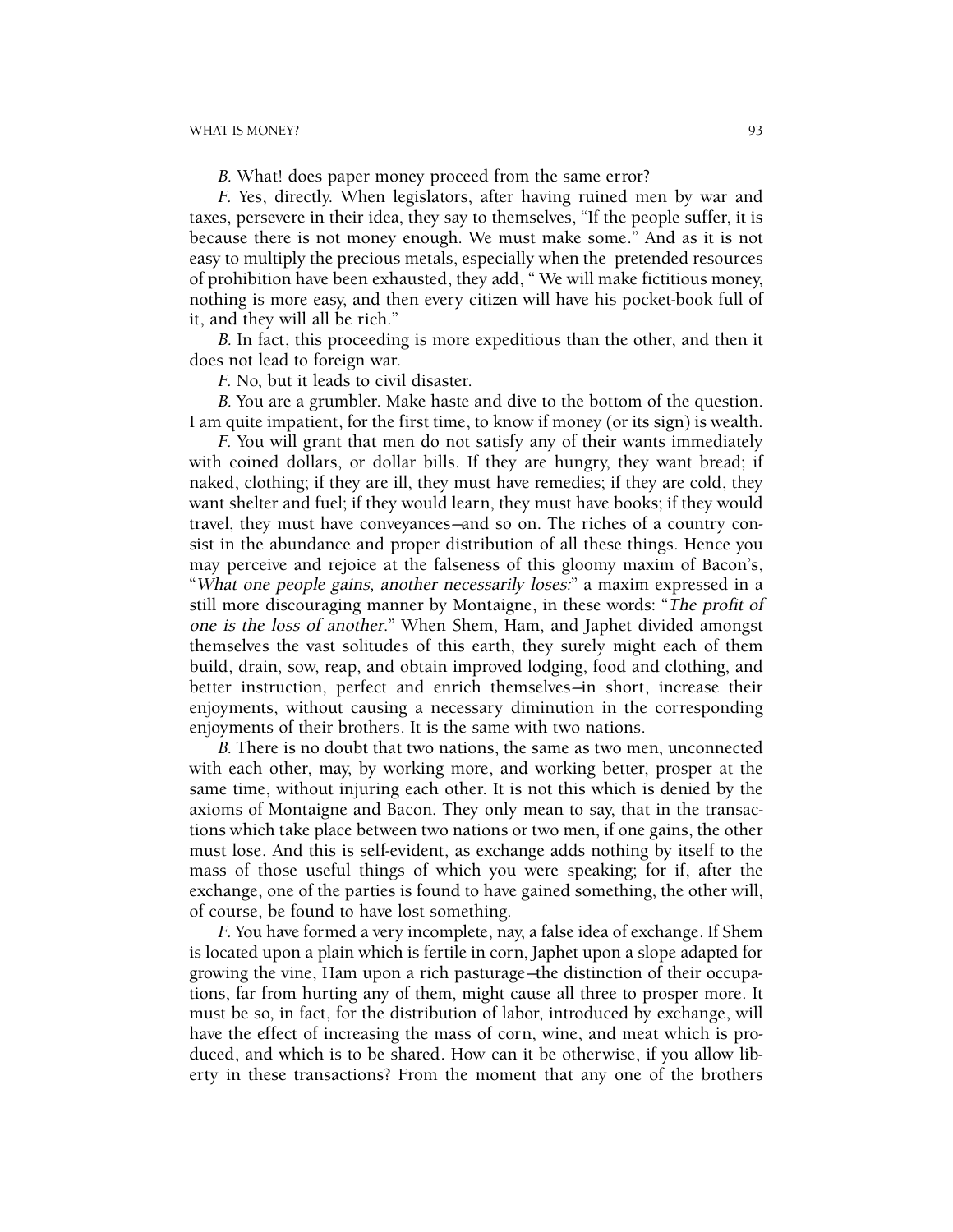should perceive that labor in company, as it were, was a permanent loss, compared to solitary labor, he would cease to exchange. Exchange brings with it its claim to our gratitude. The fact of its being accomplished proves that it is a good thing.

B. But Bacon's axiom is true in the case of gold and silver. If we admit that at a certain moment there exists in the world a given quantity, it is perfectly clear that one purse cannot be filled without another being emptied.

F. And if gold is considered to be riches, the natural conclusion is, that displacements of fortune take place among men, but no general progress. It is just what I said when I began. If, on the contrary, you look upon an abundance of useful things, fit for satisfying our wants and our tastes, as true riches, you will see that simultaneous prosperity is possible. Money serves only to facilitate the transmission of these useful things from one to another, which may be done equally well with an ounce of rare metal like gold, with a pound of more abundant material as silver, or with a hundredweight of still more abundant metal, as copper. According to that, if a country like the United States had at its disposal as much again of all these useful things, its people would be twice as rich, although the quantity of money remained the same; but it would not be the same if there were double the money, for in that case the amount of useful things would not increase.

B. The question to be decided is, whether the presence of a greater number of dollars has not the effect, precisely, of augmenting the sum of useful things?

F. What connection can there be between these two terms? Food, clothing, houses, fuel, all come from nature and from labor, from more or less skillful labor exerted upon a more or less liberal nature.

B. You are forgetting one great force, which is—exchange. If you acknowledge that this is a force, as you have admitted that dollars facilitate it, you must also allow that they have an indirect power of production.

F. But I have added, that a small quantity of rare metal facilitates transactions as much as a large quantity of abundant metal; whence it follows, that a people is not enriched by being forced to give up useful things for the sake of having more money.

B. Thus, it is your opinion that the treasures discovered in California will not increase the wealth of the world?

F. I do not believe that, on the whole, they will add much to the enjoyments, to the real satisfactions of mankind. If the Californian gold merely replaces in the world that which has been lost and destroyed, it may have its use. If it increases the amount of money, it will depreciate it. The gold diggers will be richer than they would have been without it. But those in whose possession the gold is at the moment of its depreciation, will obtain a smaller gratification for the same amount. I cannot look upon this as an increase, but as a displacement of true riches, as I have defined them.

B. All that is very plausible. But you will not easily convince me that I am not richer (all other things being equal) if I have two dollars, than if I had only one.

F. I do not deny it.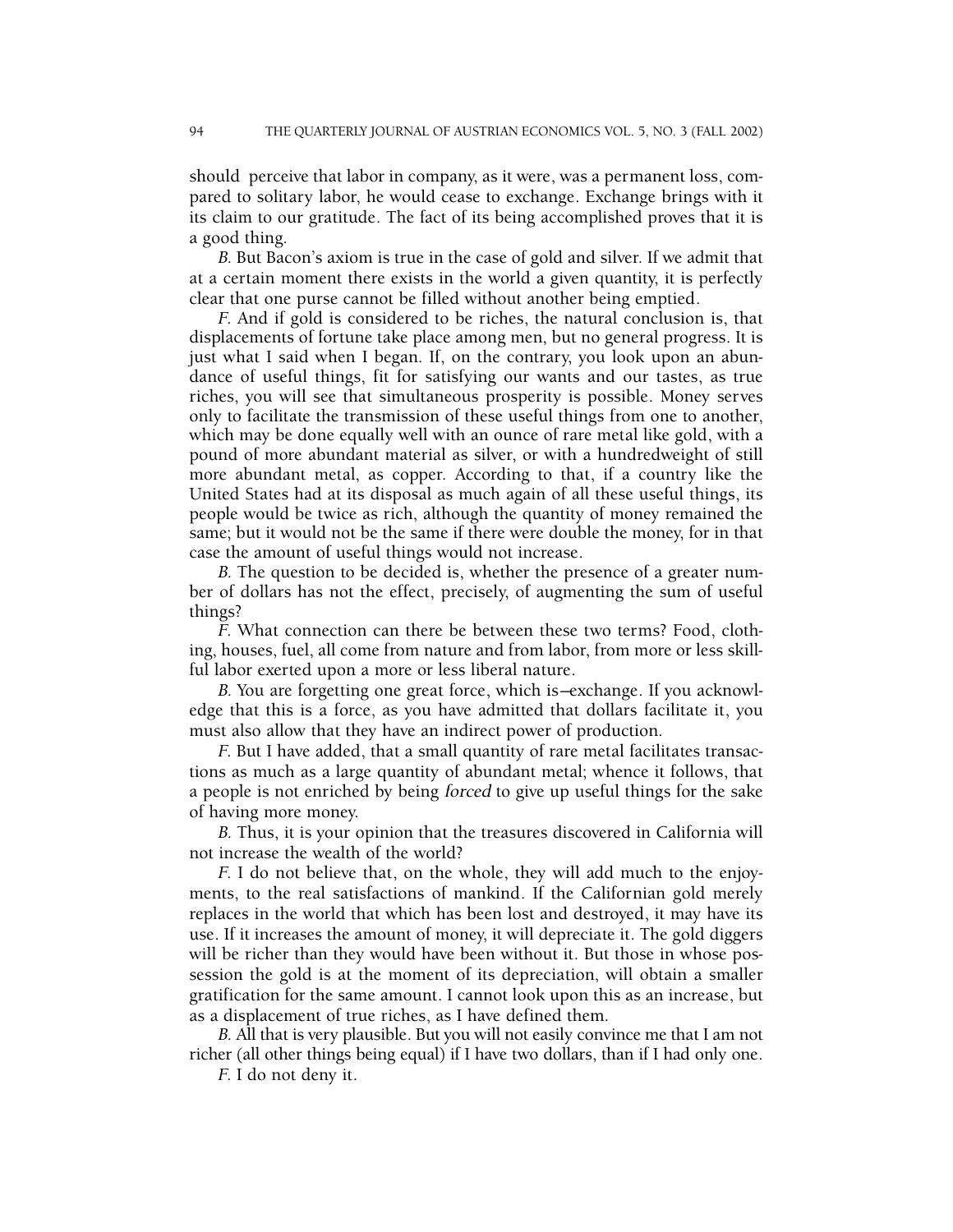B. And what is true of me is true of my neighbor, and of the neighbor of my neighbor, and so on, from one to another, all over the country. Therefore, if every citizen of the United States has more dollars, the United States must be more rich.

F. And here you fall into the common mistake of concluding that what affects one affects all, and thus confusing the individual with the general interest.

B. Why, what can be more conclusive? What is true of one, must be so of all. What are all, but a collection of individuals? You might as well tell me that every American could suddenly grow an inch taller, without the average height of all the Americans being increased.

F. Your reasoning is apparently sound, I grant you, and that is why the allusion it conceals is so common. However, let us examine it a little. Ten persons were at play. For greater ease, they had adopted the plan of each taking ten counters, and against these they each placed a hundred dollars under a candlestick, so that each counter corresponded to ten dollars. After the game the winnings were adjusted, and the players drew from the candlestick as many ten dollars as would represent the number of counters. Seeing this, one of them, a great arithmetician perhaps, but an indifferent reasoner, said: "Gentlemen, experience invariably teaches me that, at the end of the game, I find myself a gainer in proportion to the number of my counters. Have you not observed the same with regard to yourselves? Thus, what is true of me must be true of each of you, and what is true of each must be true of all. We should, therefore, all of us gain more, at the end of the game, if we all had more counters. Now, nothing can be easier; we have only to distribute twice the number of counters." This was done; but when the game was finished, and they came to adjust the winnings, it was found that the one thousand under the candlestick had not been miraculously multiplied, according to the general expectation. They had to be divided accordingly, and the only result obtained (chimerical enough) was this;—every one had, it is true, his double number of counters, but every counter, instead of correspondiug to ten dollars, only represented five. Thus it was clearly shown that what is true of each is not always true of all.

B. I see; you are supposing a general increase of counters, without a corresponding increase of the sum placed under the candlestick.

F. And you are supposing a general increase of dollars, without a corresponding increase of things, the exchange of which is facilitated by these dollars.

B. Do you compare the dollars to counters?

F. In any other point of view, certainly not; but in the case you place before me, and which I have to argue against, I do. Remark one thing. In order that there be a general increase of dollars in a country, this country must have mines, or its commerce must be such as to give useful things in exchange for money. Apart from these two circumstances, a universal increase is impossible, the dollars only changing hands; and in this case, although it may be very true that each one, taken individually, is richer in proportion to the number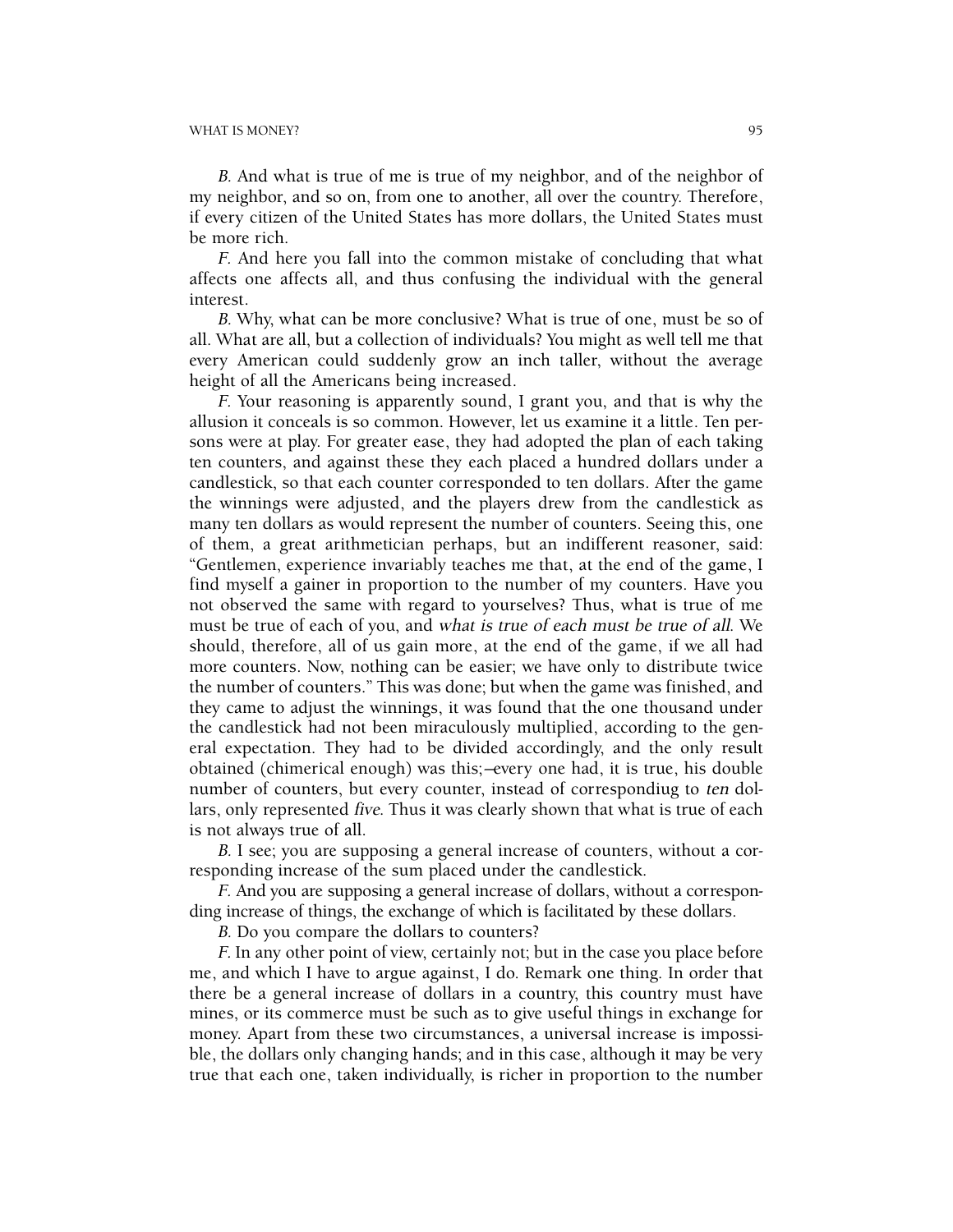of dollars that he has, we cannot draw the inference which you drew just now, because a dollar more in one purse implies necessarily a dollar less in some other. It is the same as with your comparison of the middle height. If each of us grew only at the expense of others, it would be very true of each, taken individually, that he would be a taller man if he had the chance, but this would never be true of the whole taken collectively.

B. Be it so: but, in the two suppositions that you have made, the increase is real, and you must allow that I am right.

F. To a certain point, gold and silver have a value. To obtain this value, men consent to give other useful things which have a value also. When, therefore, there are mines in a country, if that country obtains from them sufficient gold to purchase a useful thing from abroad—a locomotive, for instance—it enriches itself with all the enjoyments which a locomotive can procure, exactly as if the machine had been made at home. The question is, whether it spends more efforts in the former proceeding than in the latter? For if it did not export this gold, it would depreciate, and something worse would happen than what did sometimes happen in California and in Australia, for there, at least, the precious metals are used to buy useful things made elsewhere. Nevertheless, there is still a danger that they may starve on heaps of gold; as it would be if the law prohibited the exportation of gold. As to the second supposition—that of the gold which we obtain by trade: it is an advantage, or the reverse, according as the country stands more or less in need of it, compared to its wants of the useful things which must be given up in order to obtain it. It is not for the law to judge of this, but for those who are concerned in it; for if the law should start upon this principle, that gold is preferable to useful things, whatever may be their value, and if it should act effectually in this sense, it would tend to put every country adopting the law in the curious position of having a great deal of cash to spend, and nothing to buy. It is the very same system which is represented by Midas, who turned everything he touched into gold, and was in consequence in danger of dying of starvation.

B. The gold which is imported implies that a useful thing is exported, and in this respect there is a satisfaction withdrawn from the country. But is there not a corresponding benefit? And will not this gold be the source of a number of new satisfactions, by circulating from hand to hand, and inciting to labor and industry, until at length it leaves the country in its turn, and causes the importation of some useful thing.

F. Now you have come to the heart of the question. Is it true that a dollar is the principle which causes the production of all the objects whose exchange it facilitates? It is very clear that a piece of coined gold or silver stamped as a dollar is only worth a dollar; but we are led to believe that this value has a particular character: that it is not consumed like other things, or that it is exhausted very gradually; that it renews itself, as it were, in each transaction; and that, finally this particular dollar has been worth a dollar, as many times as it has accomplished transactions—that it is of itself worth all the things for which it has been successively exchanged; and this is believed,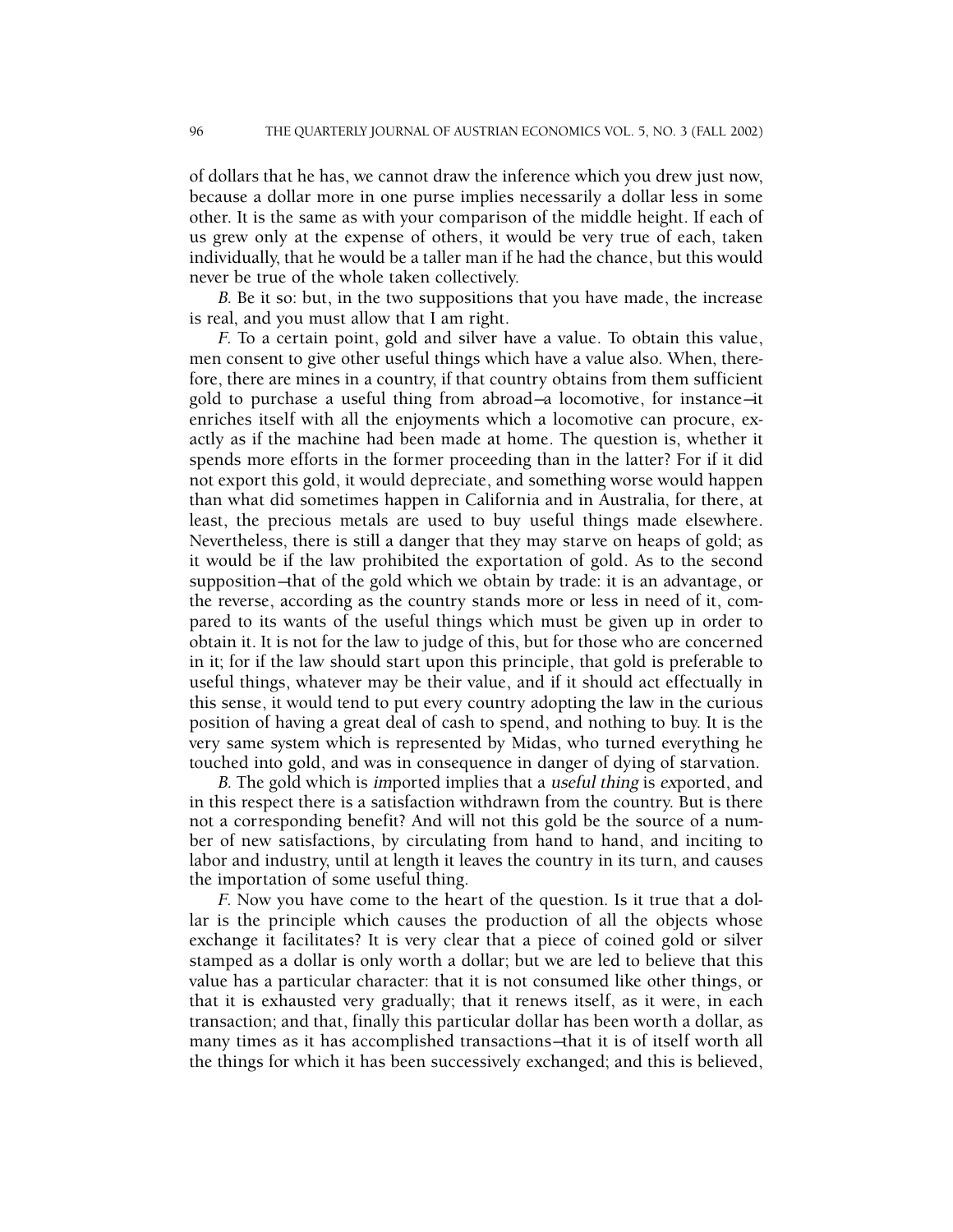because it is supposed that without this dollar these things would never have been produced. It is said the shoemaker would have sold fewer shoes, consequently he would have bought less of the butcher; the butcher would not have gone so often to the grocer, the grocer to the doctor, the doctor to the lawyer, and so on.

B. No one can dispute that.

F. This is the time, then, to analyze the true function of money, independently of mines and importations. You have a dollar. What does it imply in your hands? It is, as it were, the witness and proof that you have, at some time or other, performed some labor, which, instead of turning to your advantage, you have bestowed upon society as represented by the person of your client (employer or debtor). This coin testifies that you have performed a service for society, and, moreover, it shows the value of it. It bears witness, besides, that you have not yet obtained from society a real equivalent service, to which you have a right. To place you in a condition to exercise this right, at the time and in the manner you please, society, as represented by your client, has given you an acknowledgment, a title, a privilege from the republic, a counter, a title to a dollar's worth of property in fact, which only differs from executive titles by bearing its value in itself; and if you are able to read with your mind's eye the inscriptions stamped upon it you will distinctly decipher these words:—"Pay the bearer a service equivalent to what he has rendered to society, the value received being shown, proved, and measured by that which is represented by me." Now, you give up your dollar to me. Either my title to it is gratuitous, or it is a claim. If you give it to me as payment for a service, the following is the result:—your account with society for real satisfactions is regulated, balanced, and closed. You had rendered it a service for a dollar, you now restore the dollar for a service; as far as you are concerned you are clear. As for me, I am just in the position in which you were just now. It is I who am now in advance to society for the service which I have just rendered it in your person. I have become its creditor for the value of the labor which I have performed for you, and which I might devote to myself. It is into my hands then, that the title of this credit—the proof of this social debt—ought to pass. You cannot say that I am any richer; if I am entitled to receive, it is because I have given. Still less can you say that society is a dollar richer, because one of its members has a dollar more, and another has one less. For if you let me have this dollar gratis, it is certain that I shall be so much the richer, but you will be so much the poorer for it; and the social fortune, taken in a mass, will have undergone no change, because as I have already said, this fortune consists in real services, in effective satisfactions, in useful things. You were a creditor to society; you made me a substitute to your rights, and it signifies little to society, which owes a service, whether it pays the debt to you or to me. This is discharged as soon as the bearer of the claim is paid.

B. But if we all had a great number of dollars we should obtain from society many services. Would not that be very desirable?

F. You forget that in the process which I have described, and which is a picture of the reality, we only obtain services from society because we have bestowed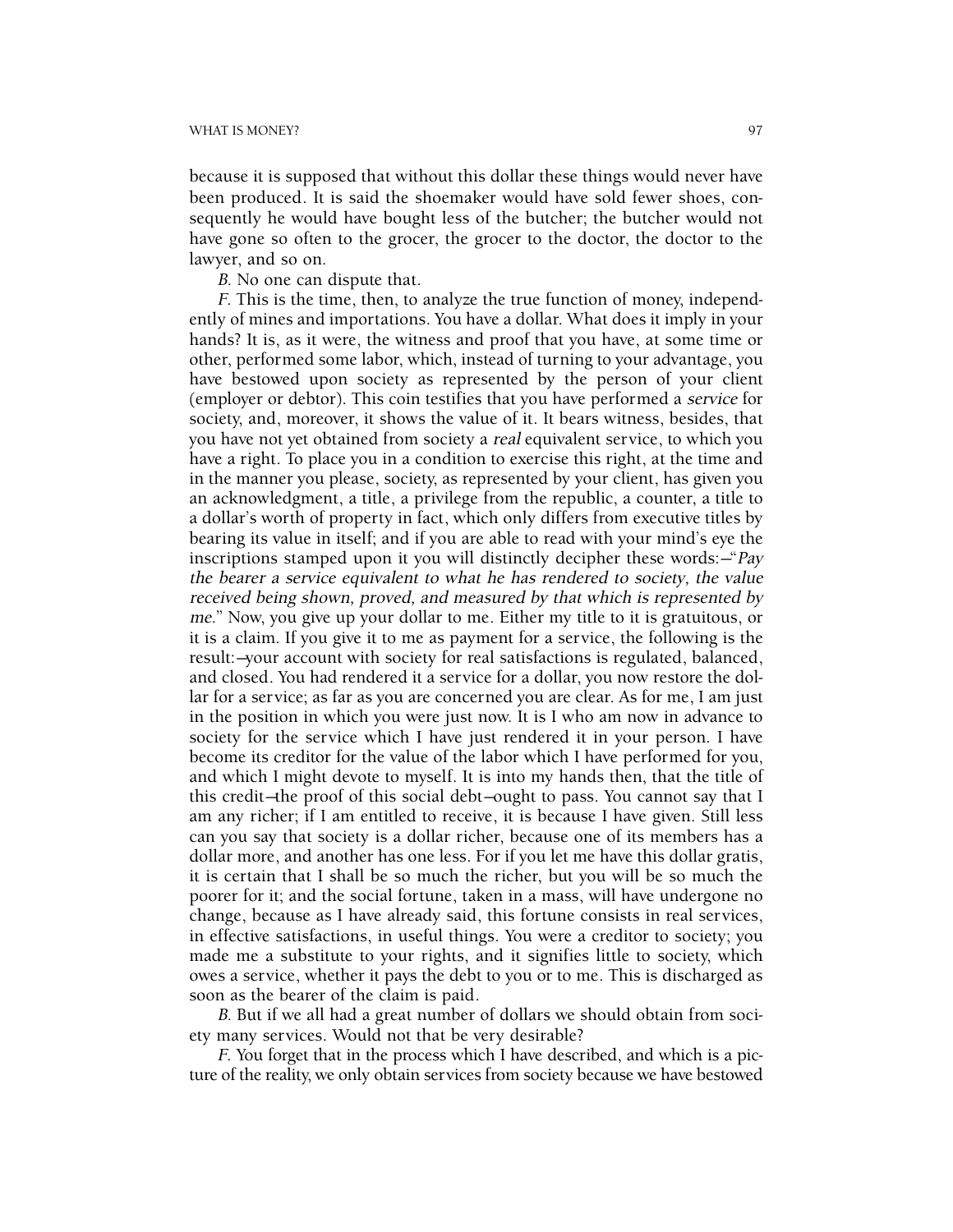some upon it. Whoever speaks of a *service*, speaks, at the same time of a service received and returned, for these two terms imply each other, so that the one must always be balanced by the other. It is impossible for society to render more services than it receives, and yet a belief to the contrary is the chimera which is being pursued by means of the multiplication of coins, of paper money, etc.

B. All that appears very reasonable in theory, but in practice I cannot help thinking, when I see how things go, that if, by some fortunate circumstance, the number of dollars could be multiplied in such a way that each of us could see his little property doubled, we should all be more at our ease; we should all make more purchases, and trade would receive a powerful stimulus.

F. More purchases! and what should we buy? Doubtless, useful articles things likely to procure for us substantial gratification—such as provisions, stuffs, houses, books, pictures. You should begin, then, by proving that all these things create themselves; you must suppose the Mint melting ingots of gold which have fallen from the moon; or that the printing presses be put in action at the Treasury Department; for you cannot reasonably think that if the quantity of corn, cloth, ships, hats, and shoes remains the same, the share of each of us can be greater, because we each go to market with a greater amount of real or fictitious money. Remember the players. In the social order the useful things are what the workers place under the candlestick, and the dollars which circulate from hand to hand are the counters. If you multiply the dollars without multiplying the useful things, the only result will be that more dollars will be required for each exchange, just as the players required more counters for each deposit. You have the proof of this in what passes for gold, silver, and copper. Why does the same exchange require more copper than silver, more silver than gold? Is it not because these metals are distributed in the world in different proportions? What reason have you to suppose that if gold were suddenly to become as abundant as silver, it would not require as much of one as of the other to buy a house?

B. You may be right, but I should prefer your being wrong. In the midst of the sufferings which surround us, so distressing in themselves, and so dangerous in their consequences, I have found some consolation in thinking that there was an easy method of making all the members of the community happy.

F. Even if gold and silver were true riches, it would be no easy matter to increase the amount of them in a country where there are no mines.

B. No, but it is easy to substitute something else. I agree with you that gold and silver can do but little service, except as a mere means of exchange. It is the same with paper money, bank-notes, etc. Then, if we had all of us plenty of the latter, which it is so easy to create, we might all buy a great deal, and should want for nothing.\* Your cruel theory dissipates hopes, illusions, if you will, whose principle is assuredly very philanthropic.

<sup>\*</sup>Stated in the abstract, these views, which M. Bastiat causes his imaginary advocate of the issue and use of irredeemable paper money to express, seem so absurd, that one reading involuntarily asks himself: "Do people in actual life, holding important positions of trust and influence really ever thus talk and believe?" To this the answer, unfortunately, must be in the affirmative. The legislative history of all countries is full of examples of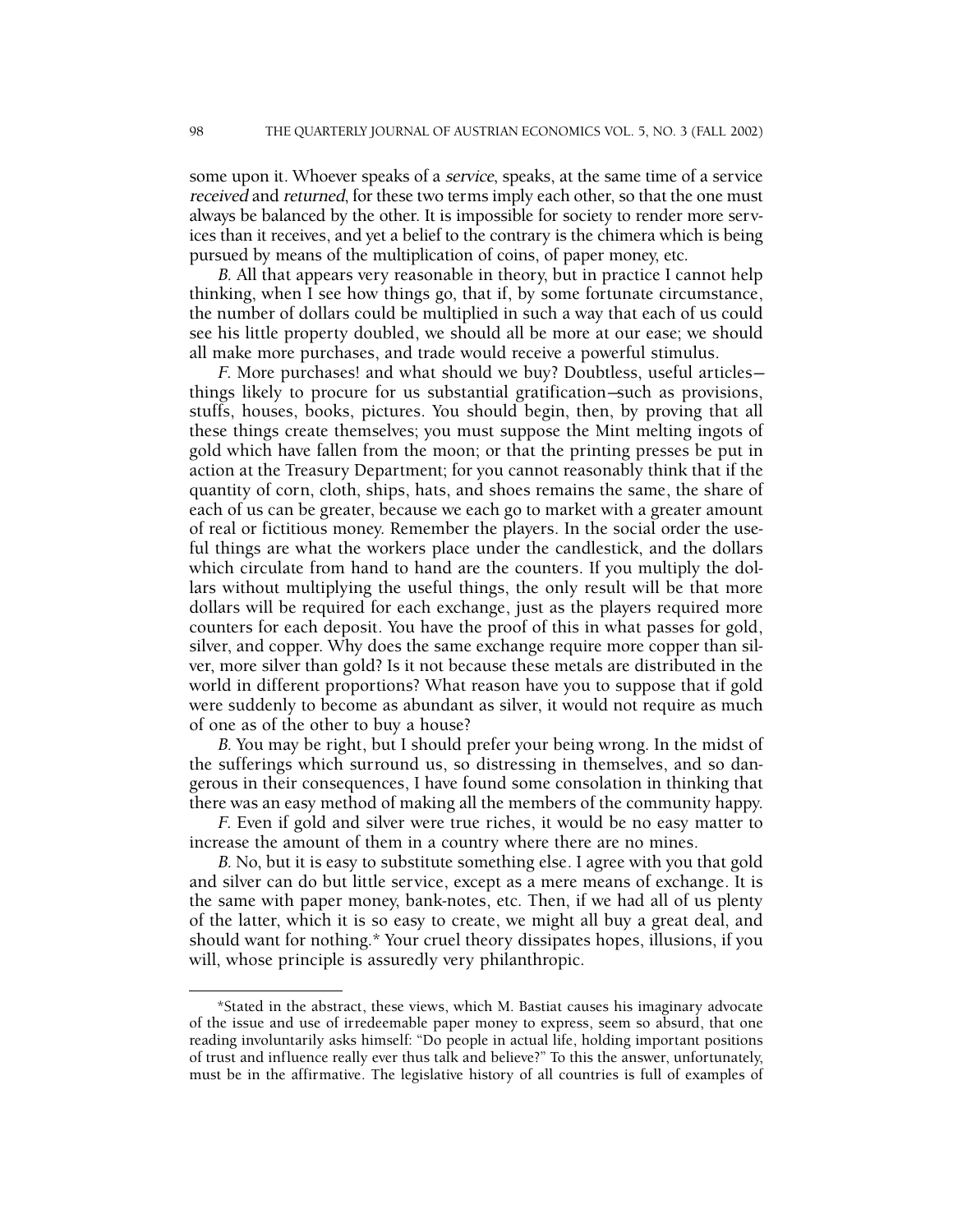F. Yes, like all other barren dreams formed to promote universal felicity. The extreme facility of the means which you recommend is quite sufficient to expose its hollowness. Do you believe that if it were merely needful to print bank-notes in order to satisfy all our wants, our tastes, and desires, that mankind would have been contented to go on till now without having recourse to this plan? I agree with you that the discovery is tempting. It would immediately banish from the world, not only plunder, in its diversified and deplorable forms, but even labor itself, except in the National Printing Bureau. But we have yet to learn how greenbacks are to purchase houses, which no one would have built; corn, which no one would have raised; stuffs, which no one would have taken the trouble to weave.

B. One thing strikes me in your argument. You say yourself that if there is no gain, at any rate there is no loss in multiplying the instrument of exchange, as is seen by the instance of the players, who were quits by a very mild deception. Why, then, refuse the philosopher's stone, which would teach us the secret of changing base material into gold, or what is the same thing, converting paper into money? Are you so blindly wedded to logic, that you would refuse to try an experiment where there can be no risk? If you are mistaken, you are depriving the nation, as your numerous adversaries believe, of an immense advantage. If the error is on their side, no harm can result, as you yourself say, beyond the failure of a hope. The measure, excellent in their opinion, in yours is merely negative. Let it be tried, then, since the worst which can happen is not the realization of an evil, but the non-realization of a benefit.

F. In the first place, the failure of a hope is a very great misfortune to any people. It is also very undesirable that the government should announce the abolition of several taxes on the faith of a resource which must infallibly fail. Nevertheless, your remark would deserve some consideration, if, after the issue of paper money and its depreciation, the equilibrium of values should instantly and simultaneously take place in all things and in every part of the country. The measure would tend, as in my example of the players, to a uni-

such utterances; and that of the United States, especially, abounds with them. Pelatiah Webster, in his history of "Continental Money," tells us that when the subject of increased taxation for the support of the war was under consideration by the Continental Congress, a member arose and indignantly asked, "if he was expected to help tax people, when they could go to the printing-office and get money by the cart load."

During the debates in the Senate of the United States in 1875, the Hon. O.P. Morton, a senator from Indiana, a man whom no small number of people have thought worthy of being called to the Executive chair of the nation, authoritatively laid down this proposition: "That an abundance of money" (meaning irredeemable paper money) "does produce enterprise, prosperity, and progress; that when money was plentiful interest would be lower," just as when horses and hogs are abundant, horses and hogs are cheap. The trouble here was that this senator had not sufficiently comprehended the a, b, c's of finance, to appreciate the difference between capital and currency; and in the simplicity of his heart imagined that it was all the same whether we had pictures of horses, hogs, and money, or real horses, hogs, and money, which represent, and are only produced by labor.—Robinson Crusoe's Money, p. 110.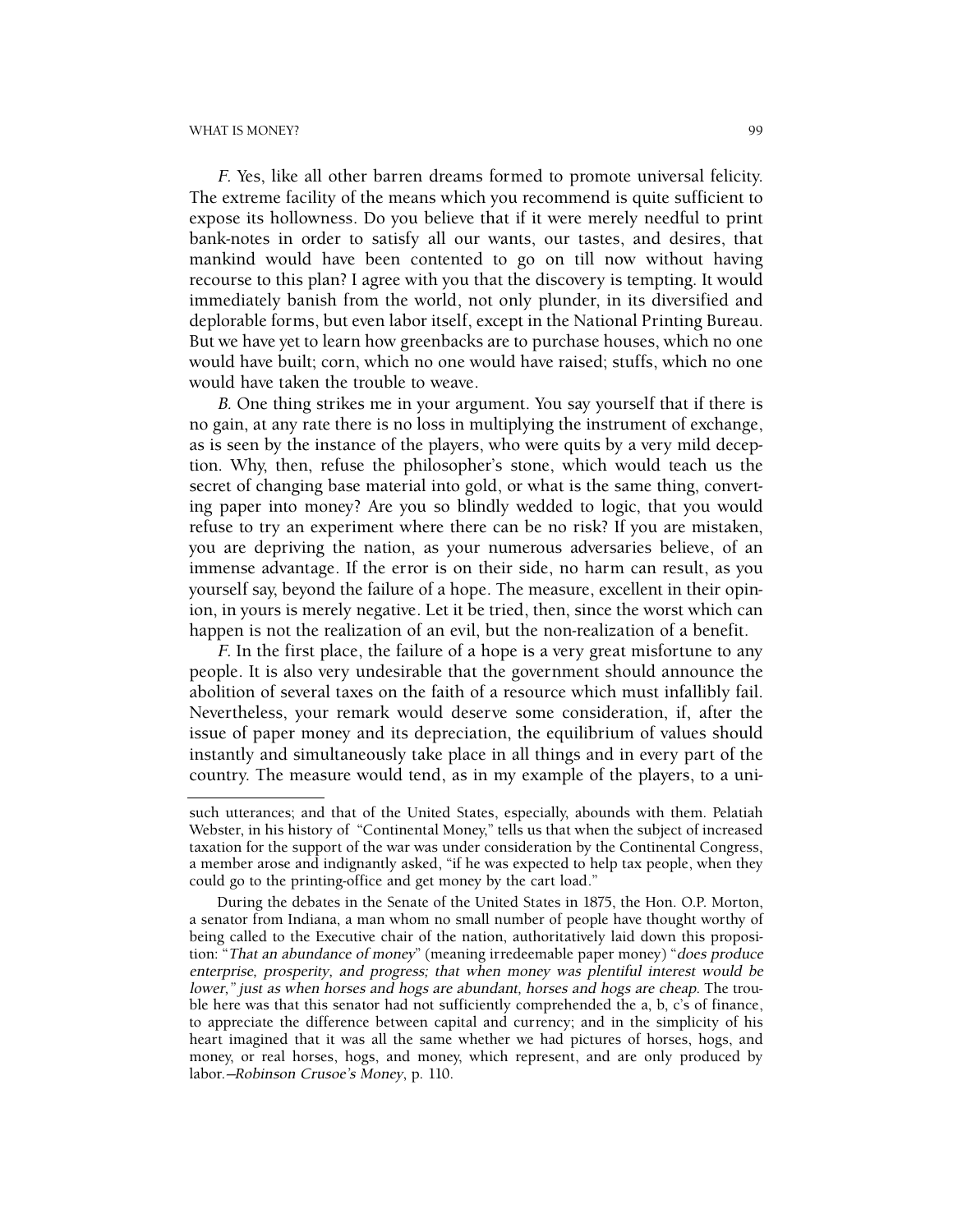versal mystification, in respect to which the best thing we could do would be to look at one another and laugh. But this is not in the course of events. The experiment has been made, and every time a government—be it King or Congress—has altered the money . . .

B. Who says anything about altering the money?

F. Why, to force people to take in payment scraps of paper which have been officially baptized dollars, or to force them to receive, as weighing an ounce, a piece of silver which weighs only half an ounce, but which has been officially named a dollar, is the same thing, if not worse; and all the reasoning which can be made in favor of paper money has been made in favor of legal false-coined money. Certainly, looking at it, as you did just now, and as you appear to be doing still, if it is believed that to multiply the instruments of exchange is to multiply the exchanges themselves as well as the things exchanged, it might very reasonably be thought that the most simple means was to mechanically divide the coined dollar, and to cause the law to give to the half the name and value of the whole. Well, in both cases, depreciation is inevitable. I think I have told you the cause. I must also inform you, that this depreciation, which, with paper, might go on till it came to nothing, is effected by continually making dupes; and of these, poor people, simple persons, workmen and countrymen are the chief.

B. I see; but stop a little. This dose of Economy is rather too strong for once.

F. Be it so. We are agreed, then, upon this point—that wealth is the mass of useful things which we produce by labor; or, still better, the result of all the efforts which we make for the satisfaction of our wants and tastes. These useful things are exchanged for each other, according to the convenience of those to whom they belong. There are two forms in these transactions; one is called barter: in this case a service is rendered for the sake of receiving an equivalent service immediately. In this form transactions would be exceedingly limited. In order that they may be multiplied, and accomplished independently of time and space amongst persons unknown to each other, and by infinite fractions, an intermediate agent has been necessary—this is money. It gives occasion for exchange, which is nothing else but a complicated bargain. This is what has to be remarked and understood. Exchange decomposes itself into two bargains, into two departments, sale and purchase—the reunion of which is needed to complete it. You sell a service, and receive a dollar——then, with this dollar you buy a service. Then only is the bargain complete; it is not till then that your effort has been followed by a real satisfaction. Evidently you only work to satisfy the wants of others, that others may work to satisfy yours. So long as you have only the dollar which has been given you for your work, you are only entitled to claim the work of another person. When you have done so, the economical evolution will be accomplished as far as you are concerned, since you will then only have obtained, by a real satisfaction, the true reward for your trouble. The idea of a bargain implies a service rendered, and a service received. Why should it not be the same with exchange, which is merely a bargain in two parts? And here there are two observations to be made. First—It is a very unimportant circumstance whether there be much or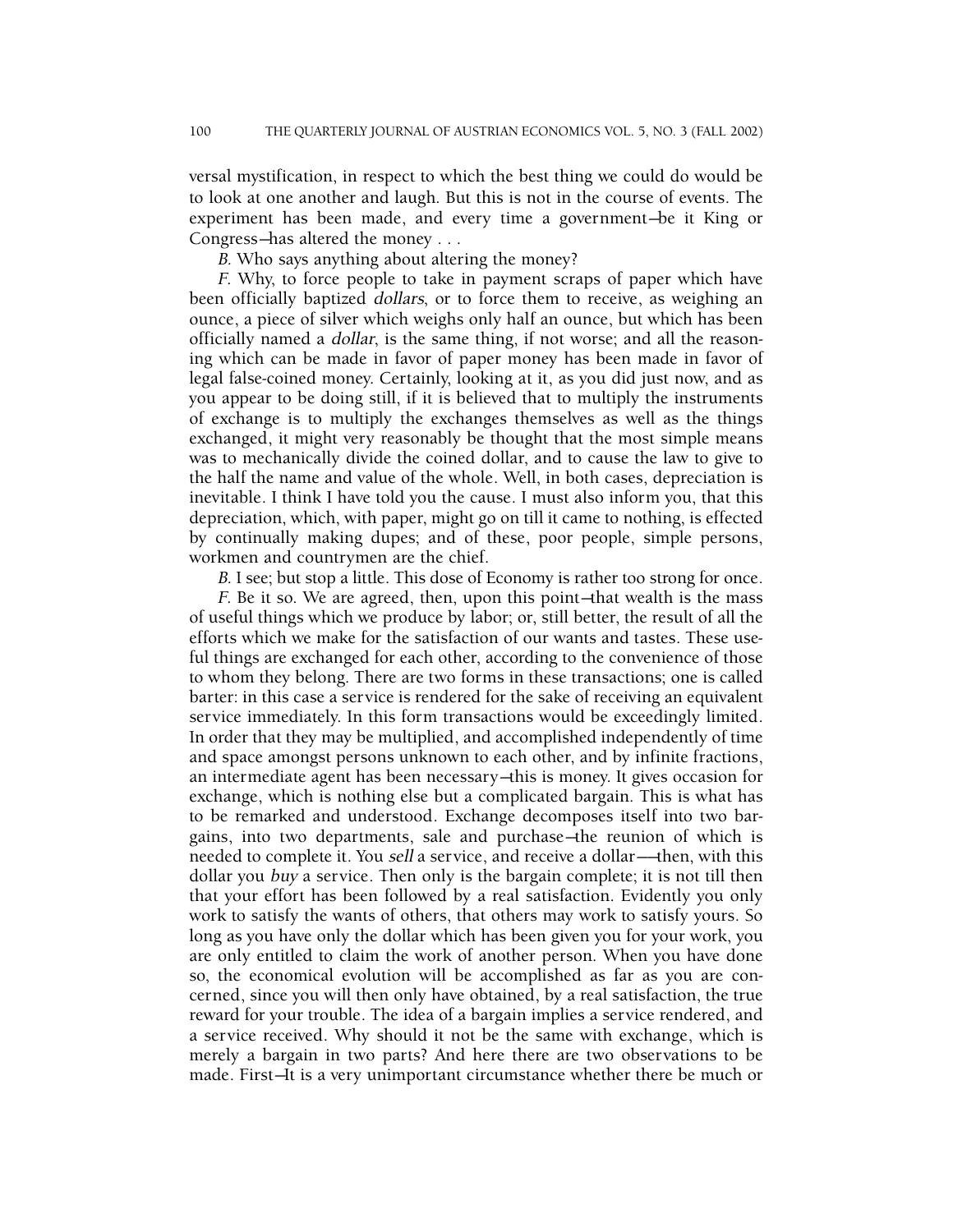little money in the world. If there is much, much is required; if there is little, little is wanted, for each transaction: that is all. The second observation is this:—Because it is seen that money always reappears in every exchange, it has come to be regarded as the sign and the measure of the things exchanged.

B. Will you still deny that money is the *sign* of the useful things of which you speak?

F. A half-eagle is no more the sign of a barrel of flour, than a barrel of flour is the sign of a half-eagle.

B. What harm is there in looking at money as the sign of wealth?

 $F$ . The inconvenience is this—it leads to the idea that we have only to increase the sign, in order to increase the things signified; and we are in danger of adopting all the false measures which you took when I made you an absolute king. We should go still further. Just as in money we see the sign of wealth, we see also in paper money the sign of money; and thence conclude that there is a very easy and simple method of procuring for everybody the pleasures of fortune.

B. But you will not go so far as to dispute that money is the *measure* of values?

F. Yes, certainly, I do go as far as that, for that is precisely where the illusion lies. It has become customary to refer the value of everything to that of money. It is said, this is worth five, ten, or twenty dollars, as we say this weighs five, ten, or twenty grains; this *measures* five, ten, or twenty yards; this ground contains five, ten, or twenty acres; and hence it has been concluded that money is the measure of values.

B. Well, it appears as if it was so.

F. Yes, it appears so, and it is this appearance I complain of, and not of the reality. A measure of length, size, surface, is a quantity agreed upon, and unchangeable. It is not so with the value of gold and silver. This varies as much as that of corn, wine, cloth, or labor, and from the same causes, for it has the same source and obeys the same laws. Gold is brought within our reach, just like iron, by the labor of miners, the advances of capitalists, and the combination of merchants and seamen. It costs more or less, according to the expense of its production, according to whether there is much or little in the market, and whether it is much or little in request; in a word, it undergoes the fluctuations of all other human productions. But one circumstance is singular, and gives rise to many mistakes. When the value of money varies, the variation is attributed by language to the other productions for which it is exchanged. Thus, let us suppose that all the circumstances relative to gold remain the same, and that the corn harvest has failed. The price of corn will rise. It will be said, "The barrel of flour, which was worth five dollars, is now worth eight;" and this will be correct, for it is the value of the flour which has varied, and language agrees with the fact. But let us reverse the supposition: let us suppose that all the circumstances relative to flour remain the same, and that half of all the gold in existence is swallowed up; this time it is the price of gold which will rise. It would seem that we ought to say, "This halfeagle, which was worth ten dollars, is now worth twenty." Now, do you know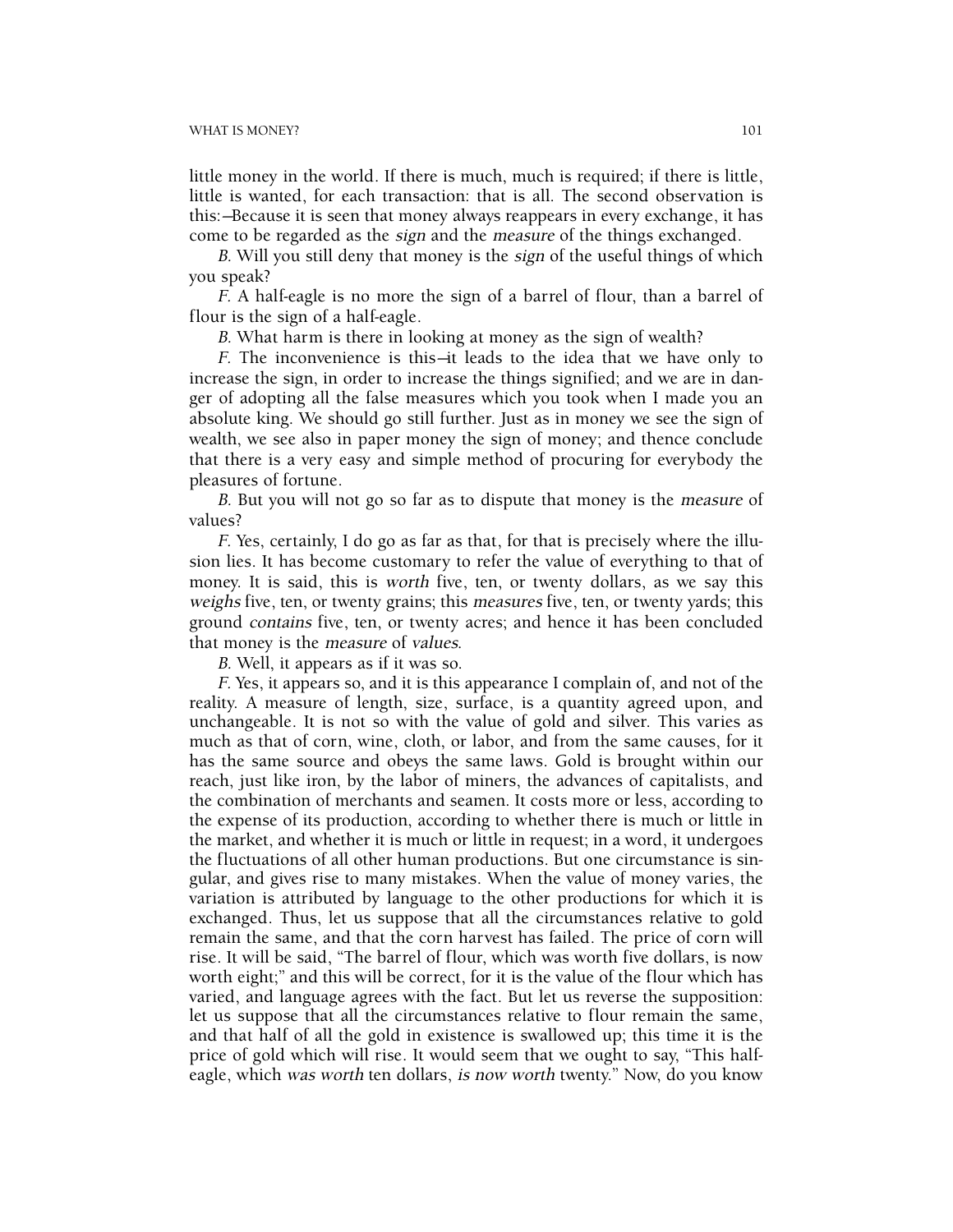how this is expressed? Just as if it was the other objects of comparison which had fallen in price, it is said-"Flour, which was worth ten dollars, is now only worth five."

B. It all comes to the same thing in the end.

F. No doubt; but only think what disturbances, what cheatings are produced in exchanges, when the value of the medium varies, without our becoming aware of it by a change in the name. Old pieces are issued, or notes bearing the name of five dollars, and which will bear that name through every subsequent depreciation. The value will be reduced a quarter, a half, but they will still be called pieces or notes of five dollars. Clever persons will take care not to part with their goods unless for a larger number of notes—in other words, they will ask ten dollars for what they would formerly have sold for five; but simple persons will be taken in. Many years must pass before all the values will find their proper level. Under the influence of ignorance and custom, the day's pay of a country laborer will remain for a long time at a dollar while the salable price of all the articles of consumption around him will be rising. He will sink into destitution without being able to discover the cause. In short, since you wish me to finish, I must beg you, before we separate, to fix your whole attention upon this essential point:—When once false money (under whatever form it may take) is put into circulation, depreciation will ensue, and manifest itself by the universal rise of every thing which is capable of being sold. But this rise in prices is not instantaneous and equal for all things. Sharp men, brokers, and men of business, will not suffer by it; for it is their trade to watch the fluctuations of prices, to observe the cause, and even to speculate upon it. But little tradesmen, countrymen, and workmen will bear the whole weight of it. The rich man is not any the richer for it, but the poor man becomes poorer by it. Therefore, expedients of this kind have the effect of increasing the distance which separates wealth from poverty, of paralyzing the social tendencies which are incessantly bringing men to the same level, and it will require centuries for the suffering classes to regain the ground which they have lost in their advance towards equality of condition.\*

B. Good morning; I shall go and meditate upon the lecture you have been giving me.

<sup>\*</sup>Although to all who have investigated the subject the evidence is conclusive that an irredeemable fluctuating paper money is always made an agency for taxing with special severity all that class of consumers who live on fixed incomes, salaries, and wages, it has, nevertheless, always been a somewhat difficult matter to find illustrations of the fact so clear and simple as to carry conviction by presentation that it does thus act to the classes most interested. With a view of obtaining such an illustration, application was made some months since to an eminent American merchant (A.T. Stewart), whose large and varied experience abundantly qualified him to discuss the subject; and the result of the application may be thus stated:

Q. In buying in gold and selling in currency, what addition do you make to your selling price, in the way of insurance, that the currency received will be sufficient—plus profit, interest, etc.—to replace or buy back the gold represented by the original purchase?

A. We do but very little of that now; hardly enough to speak about.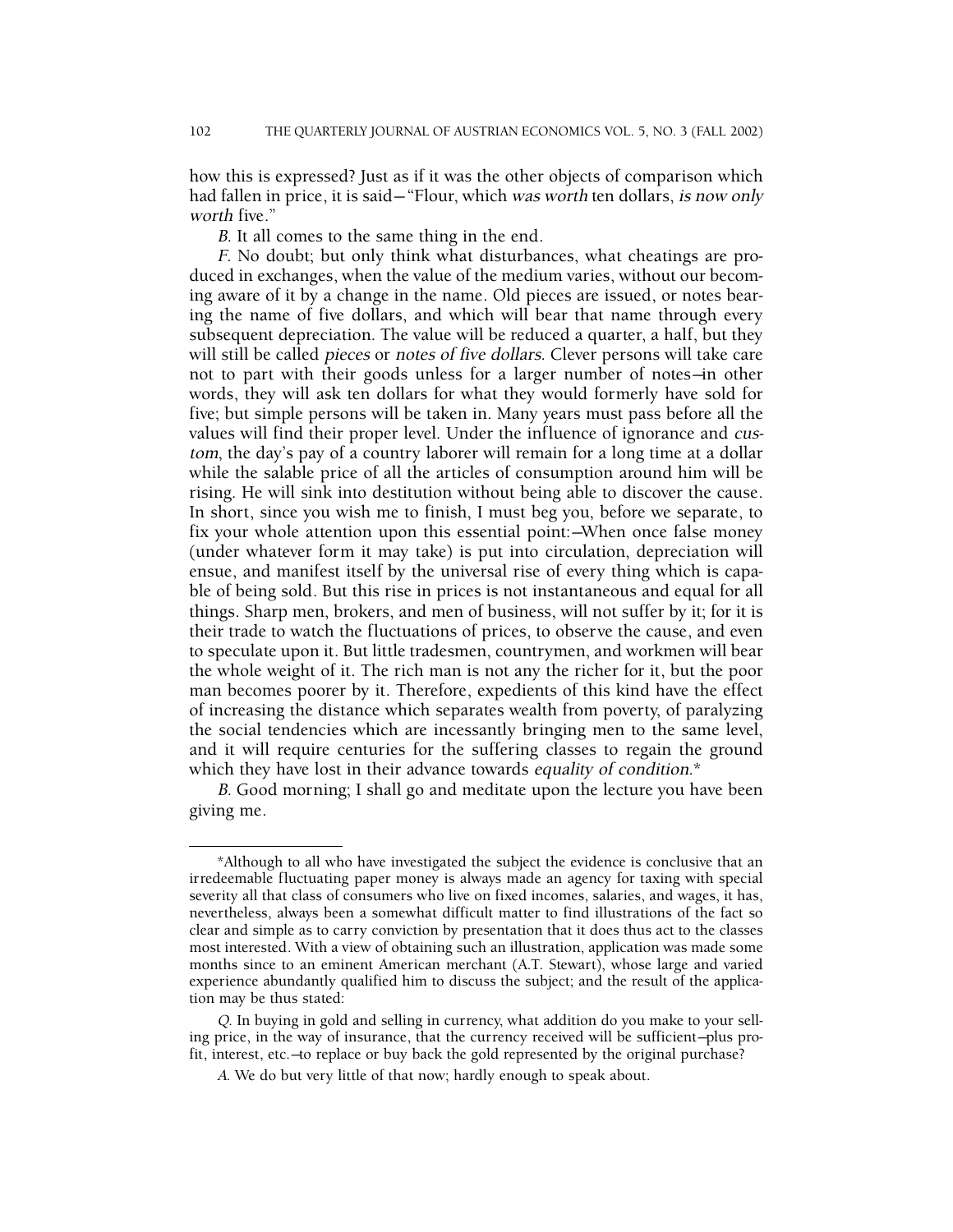F. Have you finished your own dissertation? As for me, I have scarcely begun mine. I have not yet spoken of the popular hatred of capital, of gratuitous

Q. But still you make insurance against currency flnctuations an item in your business to be regarded to some extent.

<sup>A</sup>. Why, yes, certainly; it won't do to overlook it entirely.

Q. Well, then, if you have no objections, please tell me what you do allow under existing circumstances?

<sup>A</sup>. I have certainly no objections. We buy closely for cash; sell largely for cash, or very short credit; and, within the comparatively narrow limits that currency has fluctuated for the last two or three years, add but little to our selling prices as insurance on that account, say one or two per cent for cash, or three months' credit; and for a longer credit—if we give it—something additional. During or immediately after the war, when the currency fluctuations were more extensive, frequent, and capricious, the case was very different. Then selling prices had to be watched very closely, and changed very frequently, sometimes daily. My present experience, therefore, is exceptional; and to get the information you want, you must look further. I think I can help you to do this. We buy regularly large quantities of a foreign product, let us suppose, for illustration, cloths, for the large manufacturers and dealers in ready-made clothing. We buy for gold, and we sell for gold, and do not allow the currency or its fluctuations to enter in any way into these transactions. But how is it with my customers? I allow them some credit; and the amount involved being often very large, I, of course, must know something of the way in which they manage their business. They transform the cloth purchased with gold into clothing, and then sell the clothing, in turn, to their customers, jobbers and retailers, all over the country, for currency, on a much longer average credit than they obtain from me for their raw material. As a matter of safety and necessity these wholesale dealers and manufacturers must add to their selling prices a sufficient percentage to make sure that the currency they are to receive at the end of three, six, or nine months will be sufficient to buy them as much gold as they have paid to me, or as much as will buy them another lot of cloth to meet the further demands of their business and their customers. How much they thus add I cannot definitely say. There is no regular rule. Every man doubtless adds all that competition will permit; and every circumstance likely to affect the prospective price of gold is carefully considered. Five per centage, in my opinion, on a credit of three months, would be the average minimum; and for a longer time, a larger percentage. If competition does not allow any insurance percentage to be added there is a liability to a loss of capital, which in the long run may be most disastrous, a circumstance that may explain the wreck of many firms, whose managers, on the old-fashioned basis of doing business, would have been successful. The jobbers and the retailers, to whom the wholesale dealers and manufacturers sell, are not so likely to take currency insurance into consideration in fixing their selling prices; but to whatever amount the cost price of their goods has been enhanced by the necessity of insurance against currency fluctuations, on that same amount they estimate and add for interest and profits; the total enhancement of prices falling ultimately on the consumer, who, of necessity, can rarely know the elements of the cost of the article he purchases.

Q. So Mr. Webster, then, in his remark, which has become almost a proverb, that "of all contrivances for cheating the laboring classes, none has been more effectual than that which deludes them with paper money," must have been thoroughly cognizant of the nature of such transactions?

<sup>A</sup>. Most undoubtedly; for such transactions are the inevitable consequence of using as a medium of exchange a variable, irredeemable currency.

The illustration above given, therefore, in the place of being imaginary, is based on the actual condition of business at the present time, January, 1876.—Note from Robinson Crusoe's Money, by David A. Wells.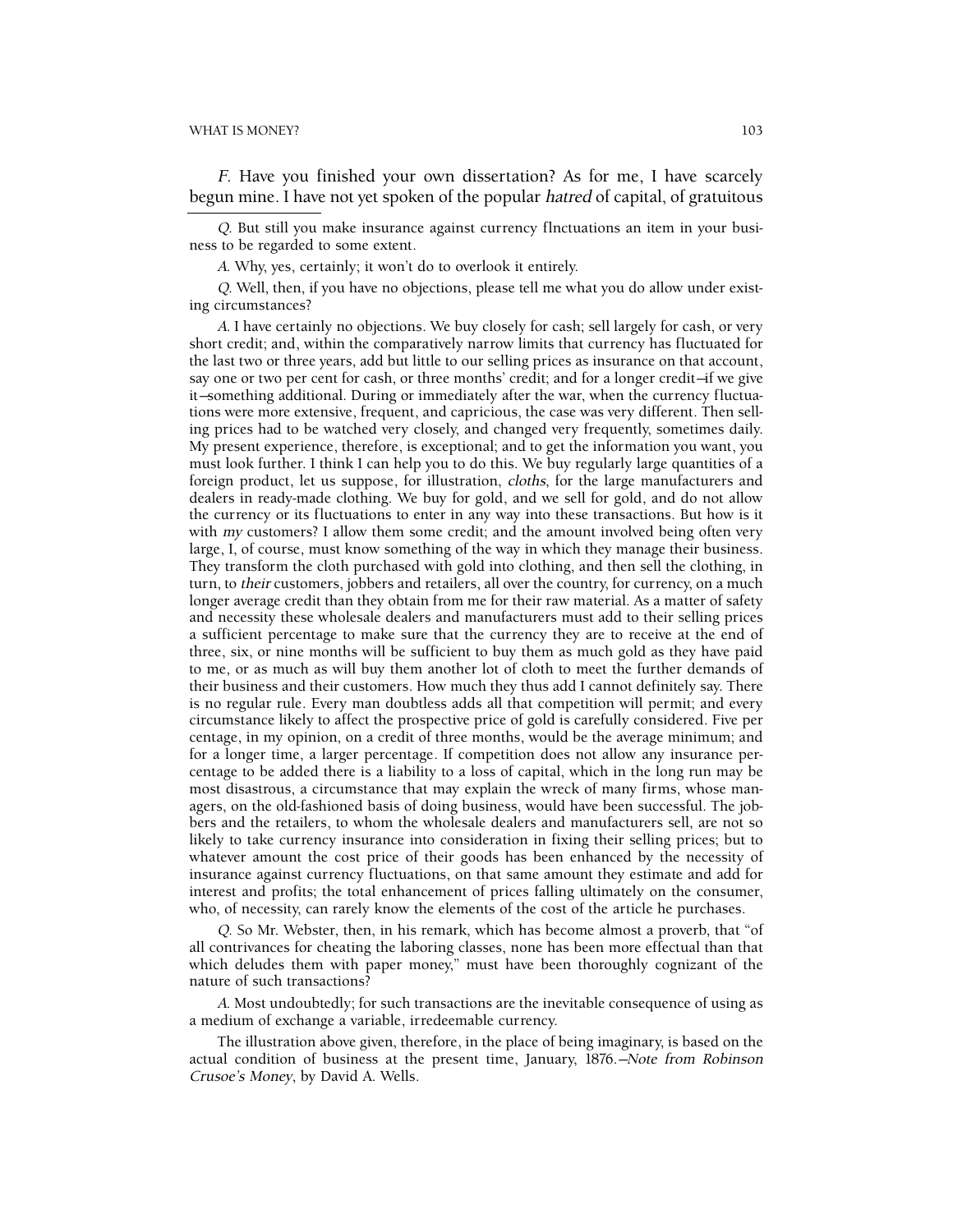credit (loans without interest)—a most unfortunate notion, a deplorable mistake, which takes its rise from the same source.

B. What! does this frightful commotion of the populace against capitalists arise from money being confounded with wealth?

F. It is the result of different causes. Unfortunately, certain capitalists have arrogated to themselves monopolies and privileges which are quite sufficient to account for this feeling. But when the theorists of democracy have wished to justify it, to systematize it, to give it the appearance of a reasonable opinion, and to turn it against the very nature of capital, they have had recourse to that false political economy at whose root the same confusion is always to be found. They have said to the people:—"Take a dollar; put it under a glass; forget it for a year; then go and look at it, and you will be convinced that it has not produced ten cents, nor five cents, nor any fraction of a cent. Therefore, money produces no interest." Then, substituting for the word money, its pretended sign, capital, they have made it by their logic undergo this modification—"Then capital produces no interest." Then follows this series of consequences—"Therefore he who lends a capital ought to obtain nothing from it; therefore he who lends you a capital, if he gains something by it, is robbing you; therefore all capitalists are robbers; therefore wealth, which ought to serve gratuitously those who borrow it, belongs in reality to those to whom it does not belong; therefore there is no such thing as property, therefore everything belongs to everybody; therefore. . . ."

B. This is very serious; the more so, from the syllogism being so admirably formed. I should very much like to be enlightened on the subject. But, alas! I can no longer command my attention. There is such a confusion in my head of the words coin, money, services, capital, interest, that really I hardly know where I am. We will, if you please, resume the conversation another day.

F. In the meantime here is a little work entitled Capital and Rent. It may perhaps remove some of your doubts. Just look at it when you are in want of a little amusement.

B. To amuse me?

F. Who knows? One nail drives in another; one wearisome thing drives away another.

B. I have not yet made up my mind that your views upon money and political economy in general are correct. But, from your conversation, this is what I have gathered:—That these questions are of the highest importance; for peace or war, order or anarchy, the union or the antagonism of citizens, are at the root of the answer to them. How is it that in France and most other countries which regard themselves as highly civilized, a science which concerns us all so nearly, and the diffusion of which would have so decisive an influence upon the fate of mankind, is so little known? Is it that the State does not teach it sufficiently?

F. Not exactly. For, without knowing it, the State applies itself to loading everybody's brain with prejudices, and everybody's heart with sentiments favorable to the spirit of anarchy, war, and hatred; so that, when a doctrine of order, peace, and union presents itself, it is in vain that it has clearness and